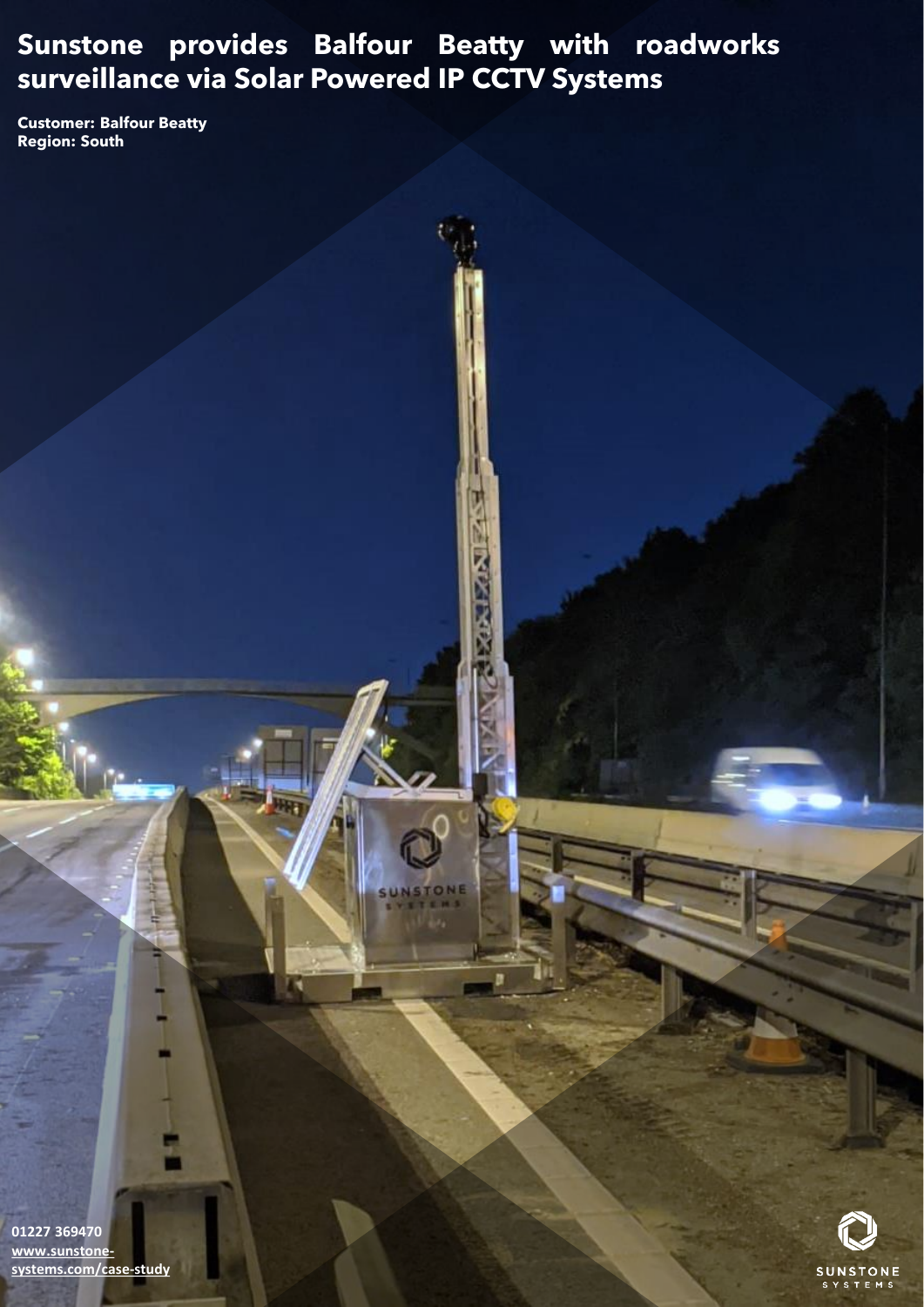# **Balfour Beatty**

## **Key Features**



#### **Versatile and Effective**

*Our technologies have been developed to ensure your site is secured using the most advanced security systems available on the market.* 



### **Connected** *We can stream live surveillance to any monitoring centre via 4G, Wireless Networks and*



## **Simple to Deploy**

*Satellite.*

*Our systems have been designed to be easy to deploy , commission and used by your teams in under one hour.* 



#### **Environmentally Friendly** *Our range of technologies can help deliver significant improvements to the environment. They provide clean energy, are zero emissions and reduce your CO2 footprint.*

**Using Sunstone's SICS units the highways main contractor has achieved surveillance coverage for a section of roadworks approx. 3km long without the need for ground works, cable runs or additional road closures. Balfour Beatty's road works and highways experience includes specialising in various fields such as road design, construction, asset management and providing maintenance. They offer a range of services from design, build, finance and operate to smart motorway schemes. They have long established relationships with the Department for Transport, Highways England, Transport Scotland, the Welsh Assembly Government and many local authorities.**

Balfour Beatty were awarded the project to make highway improvements to a section of the A2 in Kent. Sunstone were asked to provide surveillance for the section of carriageway with images being relayed back to a control room within the works compound. The most important factors for the client at brief stage were:

- Monitoring of the cameras
- PTZ function to be able to investigate an incident if required
- Best possible image quality day and night
- Ideally 500m centres for each unit

The Solar IP CCTV System (SICS) unit is powered entirely by renewable energy all year round and requires no ground works or infrastructure in place to deliver HD quality images. Built upon the company's core principle of developing solar powered gamechanging security and communications technology, the SICS is ideally suited for highways security and is recommended by Highways England as a "business as usual product."

The project start date was during the lockdown period of the Covid-19 pandemic. Despite disruption in supply chain services and staff re-allocation, Sunstone were able to deliver five SICS units to the Balfour Beatty Compound during April and May 2020 in time for the roadworks commencing. Not restricted by power or cable needs, the units are designed to be deployed and streaming live within minutes of positioning. Sunstone provided training to the Balfour Beatty operational team to allow them to deploy and commission the units themselves reducing the number of operatives on the highway and significantly reducing road closure time.

The SICS unit delivers images back to the onsite monitoring team via a 3G/4G connection with high-level encryption. They can also operate on a wireless point to point or point to multi-point wireless mesh. Each unit is installed with a Tether Box, these link into an online viewing portal providing a very user-friendly tool to access images without the need for an additional VMS platform. Each user can be provided with full or restricted access to the cameras via password and there is a clear audit trail for any data captured.

Due to the distance between each camera Sunstone selected the Nautilus camera supplied by CBC UK. The camera not only offers exceptional HD image quality over a significant distance, it also operates with a low power draw making it ideal for a solar powered solution. Night-time images are also extremely clear as the cameras have long range Infrared and white light options which can be controlled remotely by an approved operator.

> **01227 369470 www.sunstone[systems.com/case-study](https://www.sunstone-systems.com/case-study)**